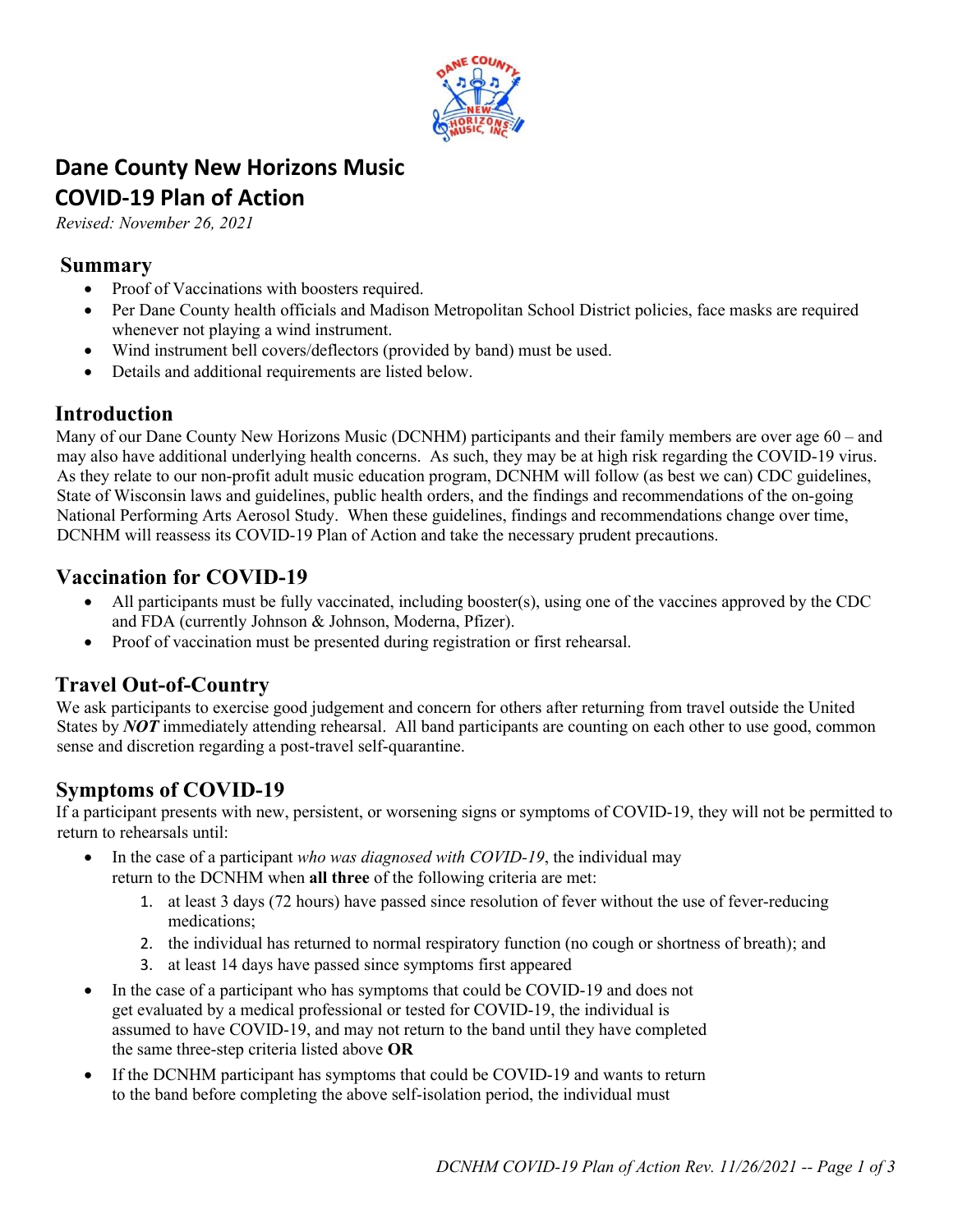obtain a medical professional's note clearing the individual for return based on a non-COVID-19 diagnosis.

If a participant has symptoms and/or tests positive for COVID-19, they must immediately inform DCNHM, so the band can notify *all* participants that they *may have been exposed to COVID-19 at a prior band rehearsal*. **The participant's name/identity will** *not* **be revealed; this is a permitted disclosure under HIPPA.** 

#### **Face Coverings**

- Personal face masks should be well-fitting (and cover both the nose and mouth), multi-layered; washable or disposable; and surgical in style.
- Masks must be worn by all musicians and the band director prior to entering the rehearsal space. Masks should continue to be worn until all musicians are seated and ready to play their instrument (example, long rests, sectional work, moving around the rehearsal space, rehearsal breaks, etc.).
- No talking should occur in the rehearsal space **without** a mask being properly worn per school district policy,
- While current protocols do not require masks while playing a wind instrument, If desired, a mask with a slit for mouthpiece access may be worn while playing. DIY sewn face masks with slits for musical instruments can be found at:http://www.unitedsound.org/mask
- When playing a wind instrument, the mask should be worn over the chin and replaced during periods when the musician is not playing. *There should be no talking without a face mask being properly worn.*

### **Other Necessary Precautions**

- **Chairs & Music Stands:** We will provide disinfectant wipes for your use if you wish to clean the school provided chairs and stands before and after use. As an alternative, you may bring your own stand and/or chair.
- **Spit & Condensation:** Instrument spit valves and horn and saxophone condensation valves should not be emptied directly onto the floor. All wind instruments should be drained onto or into a participant provided "puppy pad" or into a cloth to catch the fluid contents of the instrument and then be discarded or laundered at home as necessary.
- **Bell covers** will be provided for all belled instruments.
- **Air deflectors** will be provided for all flutes.

### **At Rehearsal**

When arriving at rehearsal, each participant will observe the following:

- 1. Wear an appropriate face mask that properly covers both nose and mouth *PRIOR* to entering the building.
- 2. Sign-in by initialing the attendance record and, by doing so, verify that you have met the screening criteria*.*
- 3. Hand hygiene:
	- Hand sanitizer will be provided at weekly rehearsals.
	- Prior to entering the rehearsal space, sanitize your hands.
	- At each rehearsal, break sanitize your hands.
	- Wash your hands for at least 20 seconds after using the rest room. Use a paper towel to turn off the sink water and to open the rest room door.
	- As much as is possible, do not touch your face.
- 4. To protect all musicians and our director, their families and other users of the school, each participant will be asked to respond to the following at each rehearsal: **In the last 14 days, have you:**
	- Had a temperature greater than or equal to 100.0 degrees Fahrenheit?
	- Tested positive for COVID-19 or been in close contact with a person who has tested positive or been diagnosed with COVID-19?
	- New cough?
	- Shortness of breath or difficulty breathing?
	- Chills?
	- Repeated shaking with chills?
	- Muscle pain?